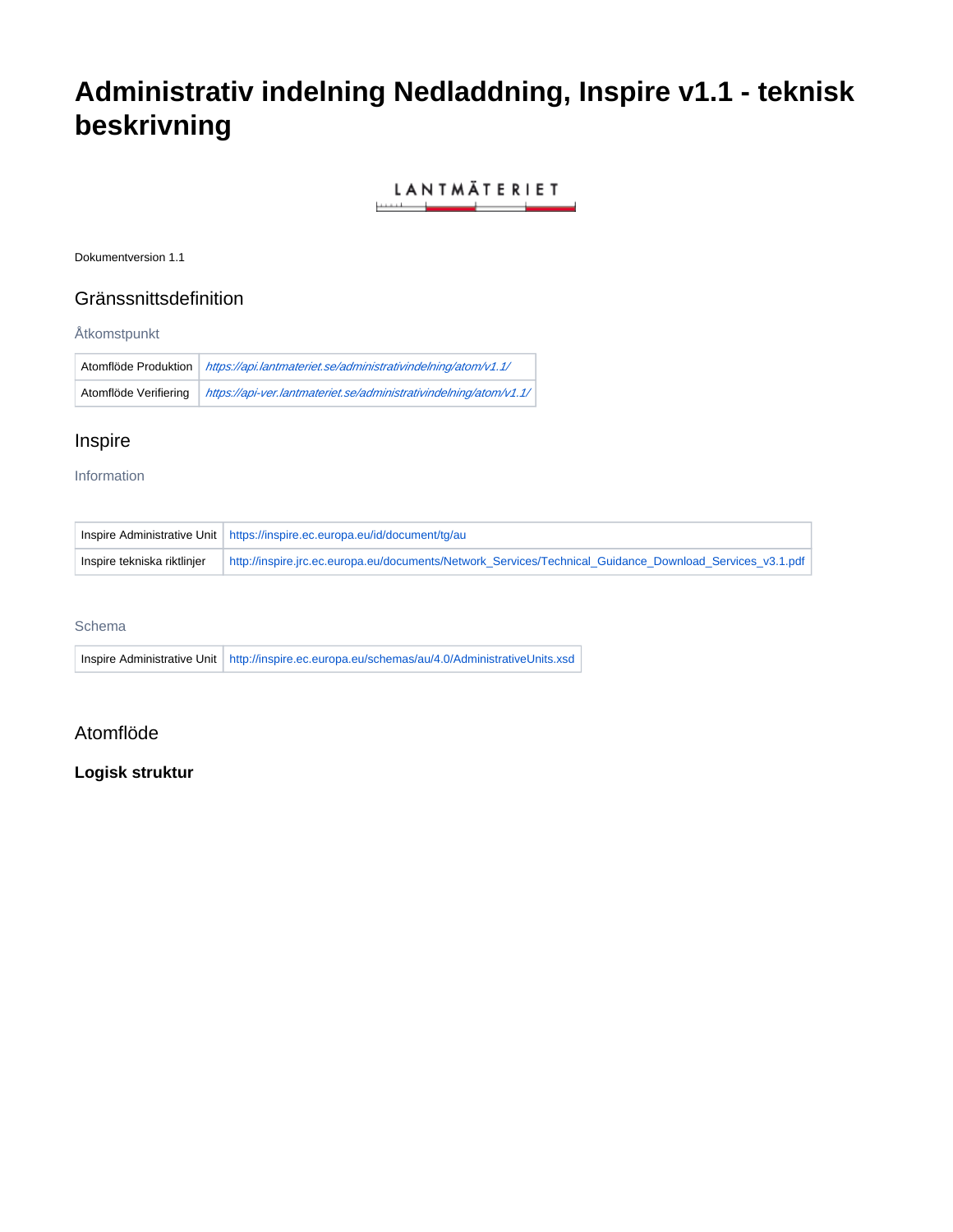

# **Exempel**

Atomflöde för tema, Inspire Administrative Unit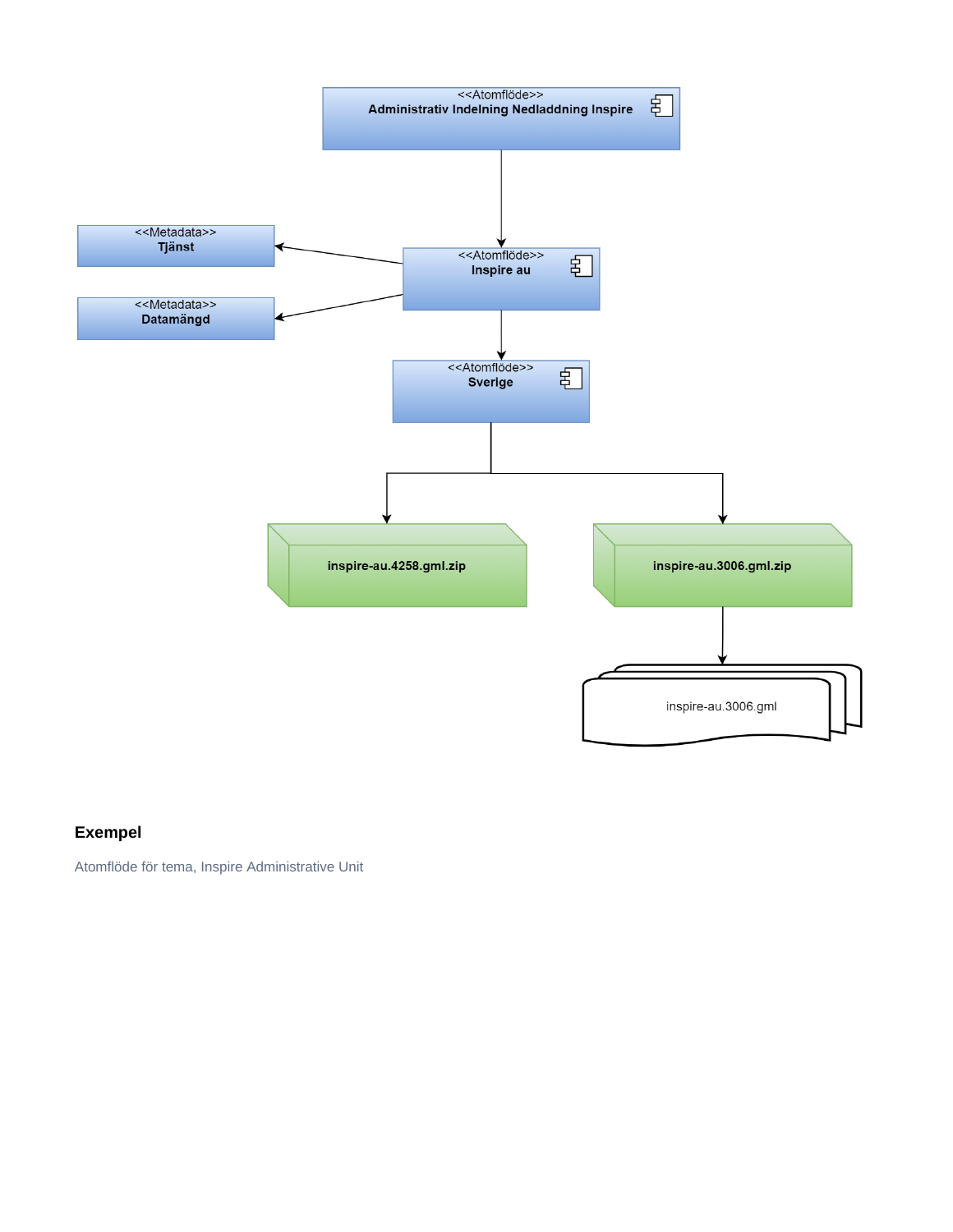```
Exempel
```

```
<?xml version="1.0" encoding="UTF-8"?>
<feed xmlns:georss="http://www.georss.org/georss" xmlns="http://www.w3.org/2005/Atom" xmlns:inspire_dls="
http://inspire.ec.europa.eu/schemas/inspire_dls/1.0" xml:lang="sv">
    <id>https://api.lantmateriet.se/administrativindelning/atom/v1.1/inspire/au</id>
    <title>Inspire Administrative Units</title>
    <subtitle>Fördefinierade datamängder för Inspire Administrative Units</subtitle>
     <updated>2021-10-22T15:30:09+02:00</updated>
     <link href="https://api.lantmateriet.se/administrativindelning/atom/v1.1/inspire/au" rel="self" type="
application/atom+xml" hreflang="sv" title="Detta dokument"/>
    <link href="https://www.geodata.se/geodataportalen/srv/swe/csw-inspire?
request=GetRecordById&service=CSW&version=2.0.2&elementSetName=full&id=6cfd51fa-3b38-4c96-9849-
3764ee7a703f&outputSchema=csw:IsoRecord" rel="describedby" type="application/xml" hreflang="sv" title="
Metadata, nedladdningstjänst för Inspire Administrative Units"/>
     <link href="https://www.geodata.se/geodataportalen/GetMetaDataById?id=6cfd51fa-3b38-4c96-9849-3764ee7a703f" 
rel="describedby" type="text/html" hreflang="sv" title="Metadata, nedladdningstjänst för Inspire Administrative 
Units (HTML)"/>
    <link href="https://www.geodata.se/geodataportalen/opensearch/swe/6cfd51fa-3b38-4c96-9849-3764ee7a703f
/OpenSearchDescription.xml" rel="search" type="application/opensearchdescription+xml" hreflang="sv" title="
Opensearch-dokument för Inspireanpassad nedladdningstjänst"/>
    <rights>Produkten omfattas av upphovsrätt. Avtal för användning krävs, avgifter för användning tas ut.<
/rights>
    <author>
        <name>Geodatasupport</name>
        <email>geodatasupport@lm.se</email>
    </author>
     <entry>
         <id>https://api.lantmateriet.se/administrativindelning/atom/v1.1/inspire/au/sverige</id>
         <title>Inspire Administrative Units, Sverige (sverige)</title>
         <summary>Fördefinierad datamängd Inspire Administrative Units, Sverige (sverige)</summary>
        <updated>2021-10-22T15:30:09+02:00</updated>
        <inspire_dls:spatial_dataset_identifier_code>5133f778-432d-46e9-bd13-e2caff4cfe78</inspire_dls:
spatial_dataset_identifier_code>
        <inspire_dls:spatial_dataset_identifier_namespace>SE.LM.AU.sverige</inspire_dls:
spatial_dataset_identifier_namespace>
        <link href="https://api.lantmateriet.se/administrativindelning/atom/v1.1/inspire/au/sverige" rel="
alternate" type="application/atom+xml" hreflang="sv" title="Inspire Administrative Units, Sverige (sverige)"/>
        <link href="https://www.geodata.se/geodataportalen/srv/swe/csw-inspire?
request=GetRecordById&service=CSW&version=2.0.2&elementSetName=full&id=1f185d81-c699-48e3-9ada-
c9e1ae297557&outputSchema=csw:IsoRecord" rel="describedby" type="application/xml" hreflang="sv" title="Metadata 
för datamängden Inspire Administrative Units"/>
         <link href="https://www.geodata.se/geodataportalen/GetMetaDataById?id=1f185d81-c699-48e3-9ada-
c9e1ae297557" rel="describedby" type="text/html" hreflang="sv" title="Metadata för datamängden Inspire 
Administrative Units (HTML)"/>
        <category term="http://www.opengis.net/def/crs/EPSG/0/3006" label="SWEREF99 TM"/>
        <category term="http://www.opengis.net/def/crs/EPSG/0/4258" label="ETRS89"/>
        <georss:polygon>10.41511815796339 54.060679728263736 6.319178214322216 71.90510855755623 
29.28568567442299 71.56574032948714 22.617608907651288 53.90610084056238 10.41511815796339 54.060679728263736<
/georss:polygon>
    </entry>
</feed>
```
Atomflöde för datamängd, Inspire Administrative Unit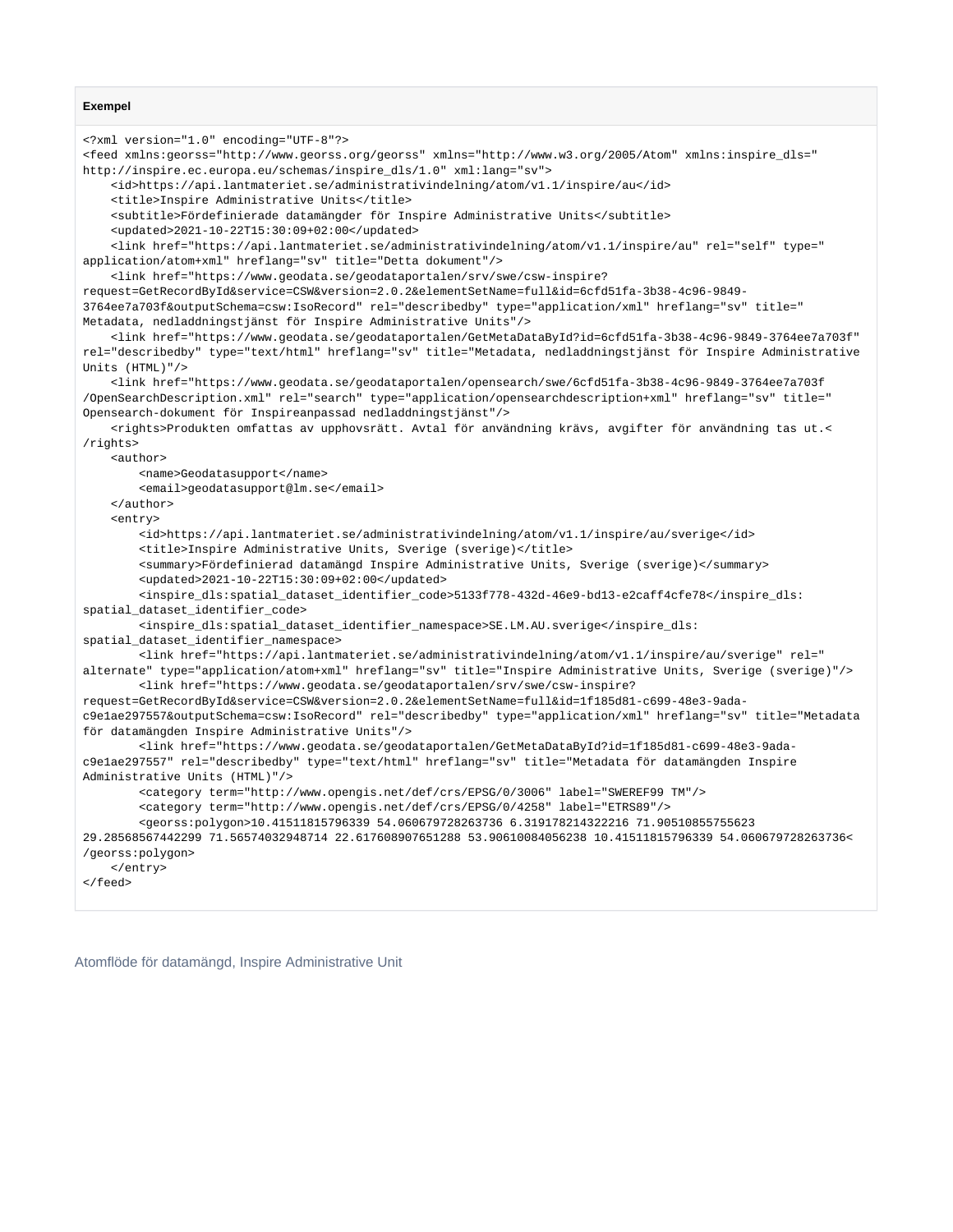#### **Exempel**

```
<?xml version="1.0" encoding="UTF-8"?>
<feed xmlns:georss="http://www.georss.org/georss" xmlns="http://www.w3.org/2005/Atom" xmlns:inspire_dls="
http://inspire.ec.europa.eu/schemas/inspire_dls/1.0" xml:lang="sv">
    <id>https://api.lantmateriet.se/administrativindelning/atom/v1.1/inspire/au/sverige</id>
    <title>Fördefinierad datamängd Inspire Administrative Units, Sverige (sverige)</title>
    <subtitle>Fördefinierad datamängd i olika referenssystem och format</subtitle>
     <updated>2021-10-22T15:30:09+02:00</updated>
     <link href="https://api.lantmateriet.se/administrativindelning/atom/v1.1/inspire/au/sverige" rel="self" 
type="application/atom+xml" hreflang="sv" title="Detta dokument"/>
    <link href="https://api.lantmateriet.se/administrativindelning/atom/v1.1/inspire/au" rel="up" type="
application/atom+xml" hreflang="sv" title="Inspire Administrative Units"/>
     <link href="http://inspire.ec.europa.eu/featureconcept/AdministrativeUnit" rel="describedby" type="text
/html" title="Featurtype Administrative Unit"/>
    <rights>Produkten omfattas av upphovsrätt. Avtal för användning krävs, avgifter för användning tas ut.<
/rights>
     <author>
         <name>Geodatasupport</name>
        <email>geodatasupport@lm.se</email>
    </author>
     <entry>
         <id>https://api.lantmateriet.se/administrativindelning/atom/v1.1/inspire/au/sverige/dataset?
srs=3006&format=application/zip</id>
         <title>Inspire Administrative Units, Sverige (sverige) [EPSG:3006, GML]</title>
         <updated>2021-10-22T15:29:11+02:00</updated>
         <link href="https://api.lantmateriet.se/administrativindelning/atom/v1.1/inspire/au/sverige/dataset?
srs=3006&format=application/zip" rel="alternate" type="application/zip" hreflang="sv" title="inspire-au.3006.
gml.zip" length="11016992"/>
         <category term="http://www.opengis.net/def/crs/EPSG/0/3006" label="SWEREF99 TM"/>
   \epsilon/entrys
    <entry>
        <id>https://api.lantmateriet.se/administrativindelning/atom/v1.1/inspire/au/sverige/dataset?
srs=4258&format=application/zip</id>
        <title>Inspire Administrative Units, Sverige (sverige) [EPSG:4258, GML]</title>
         <updated>2021-10-22T15:30:09+02:00</updated>
         <link href="https://api.lantmateriet.se/administrativindelning/atom/v1.1/inspire/au/sverige/dataset?
srs=4258&format=application/zip" rel="alternate" type="application/zip" hreflang="sv" title="inspire-au.4258.
gml.zip" length="18266880"/>
         <category term="http://www.opengis.net/def/crs/EPSG/0/4258" label="ETRS89"/>
     </entry>
</feed>
```
#### Datamängd GML, Inspire Administrative Unit

#### **Exempel**

```
<?xml version="1.0" encoding="UTF-8"?>
<wfs:FeatureCollection xmlns:gmd="http://www.isotc211.org/2005/gmd" xmlns:gn="http://inspire.ec.europa.eu
/schemas/gn/4.0" xmlns:au="http://inspire.ec.europa.eu/schemas/au/4.0" xmlns:base="http://inspire.ec.europa.eu
/schemas/base/3.3" xmlns:gml="http://www.opengis.net/gml/3.2" xmlns:ows="http://www.opengis.net/ows/1.1" xmlns:
xlink="http://www.w3.org/1999/xlink" xmlns:wfs="http://www.opengis.net/wfs/2.0" xmlns:xsi="http://www.w3.org
/2001/XMLSchema-instance" xsi:schemaLocation="http://inspire.ec.europa.eu/schemas/au/4.0 http://inspire.ec.
europa.eu/schemas/au/4.0/AdministrativeUnits.xsd http://www.opengis.net/wfs/2.0 http://schemas.opengis.net/wfs
/2.0/wfs.xsd http://www.opengis.net/gml/3.2 http://schemas.opengis.net/gml/3.2.1/gml.xsd" timeStamp="2021-10-
22T15:28:31.269029715+02:00" numberMatched="2483" numberReturned="2483">
         <wfs:boundedBy>
                 <gml:Envelope srsName="http://www.opengis.net/def/crs/EPSG/0/3006">
                         <gml:lowerCorner>6111268.599 245209.174</gml:lowerCorner>
                         <gml:upperCorner>7671055.362 921177.358</gml:upperCorner>
                 </gml:Envelope>
         </wfs:boundedBy>
         <wfs:member>
                 <au:AdministrativeUnit gml:id="SE.LM.AU.AU.0000">
                         <au:geometry>
                                 <gml:MultiSurface gml:id="SE.LM.AU.AU.0000_AU_GEOMETRY" srsName="http://www.
opengis.net/def/crs/EPSG/0/3006" srsDimension="2">
```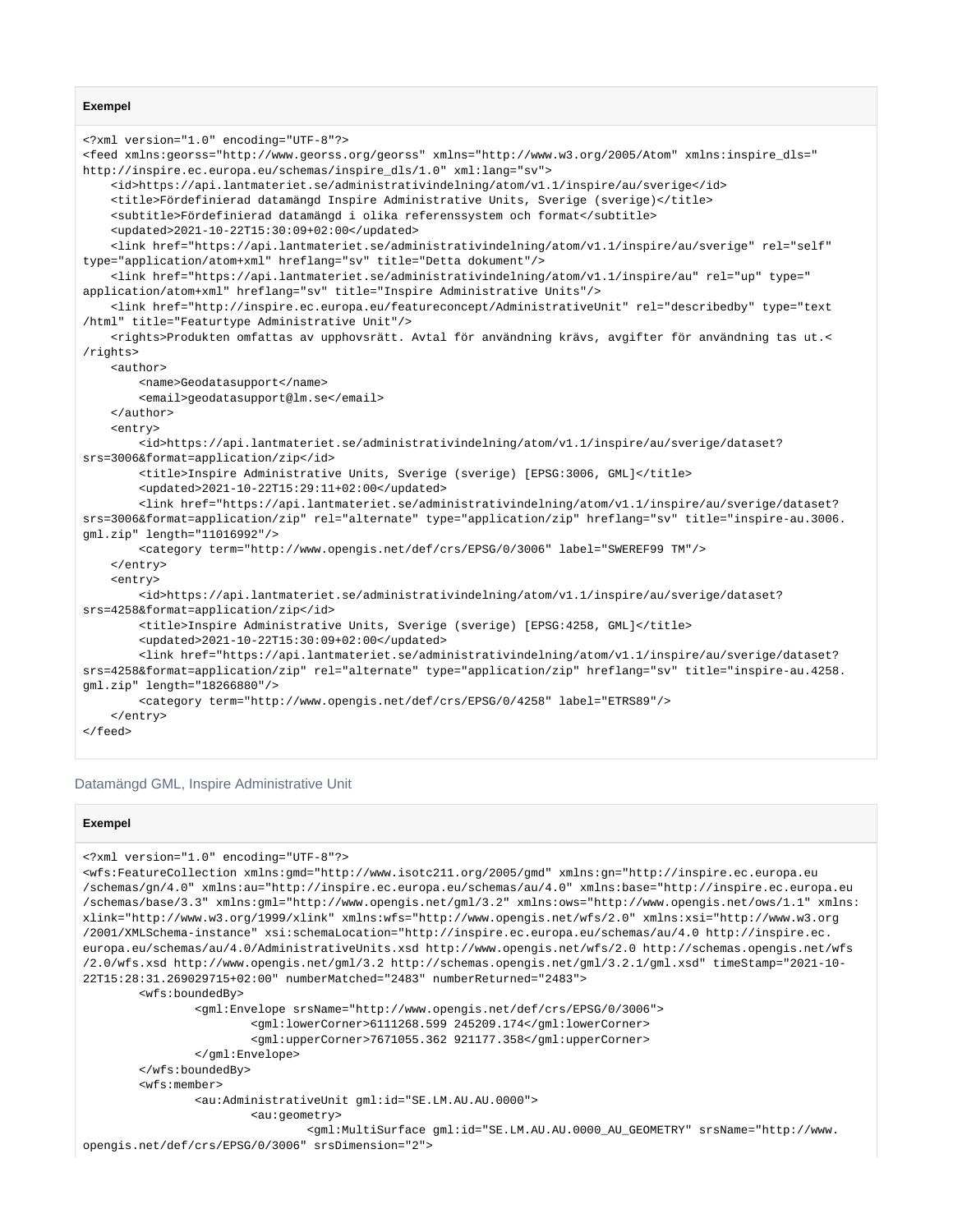